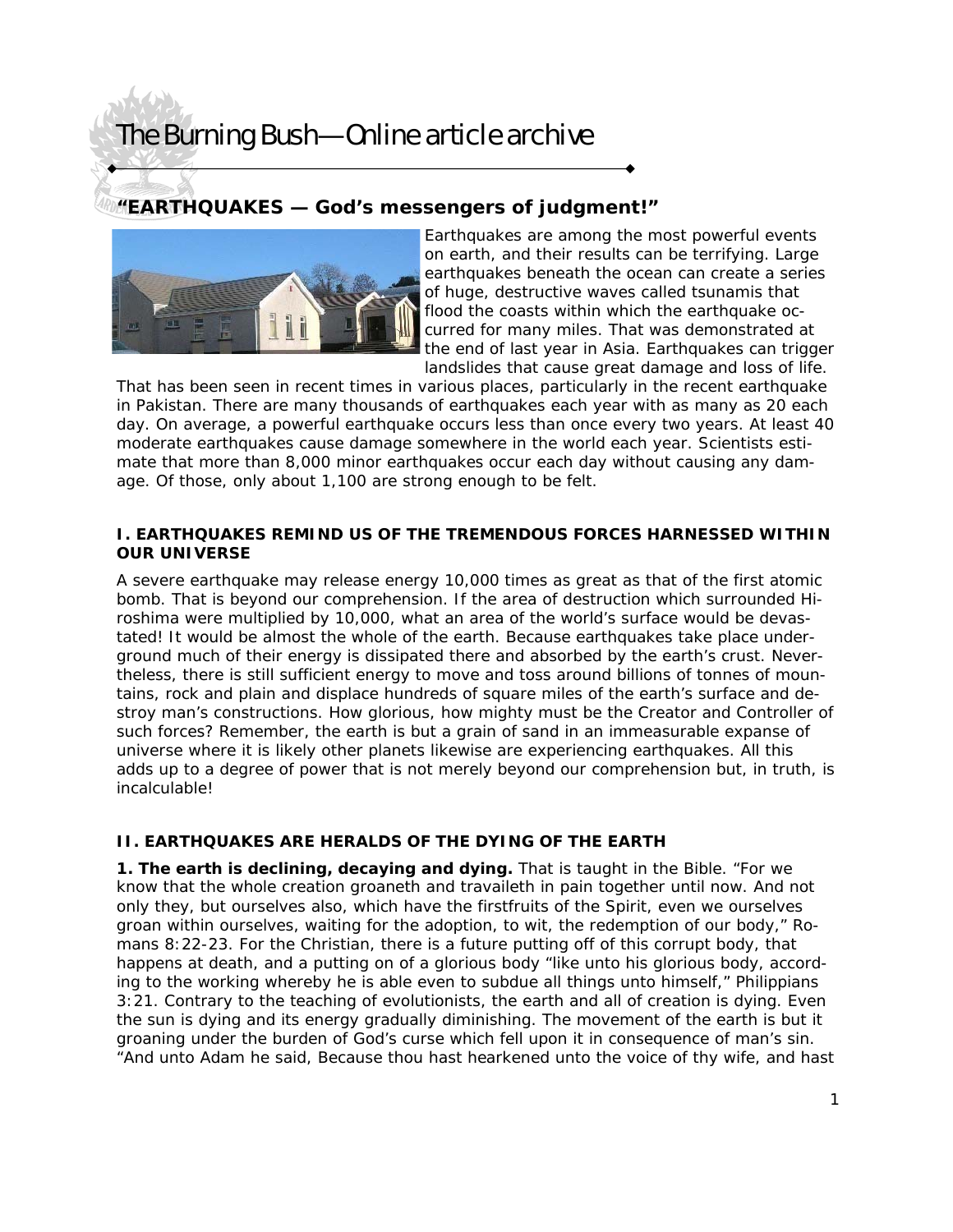eaten of the tree, of which I commanded thee, saying, Thou shalt not eat of it: cursed is the ground for thy sake; in sorrow shalt thou eat of it all the days of thy life," Genesis 3:17. As already quoted, Paul says that "the whole creation groaneth and travaileth in pain." Earthquakes are but a creation groaning in pain, easing itself of the pains as would a dying person move upon his deathbed to ease himself of the pains of death that are gripping him.

**2. It is a death out of which will come life.** Listen to the Saviour speaking as recorded in John's gospel. "A woman when she is in travail hath sorrow, because her hour is come: but as soon as she is delivered of the child, she remembereth no more the anguish, for joy that a man is born into the world," John 16:21. In childbirth, a woman descends into great pain, death-like pains in order to give life to her child. Likewise the groans of the earth remind us that one day it will be reborn. The earth is on what might be called a parallel path to that upon which the redeemed of Christ are travelling. "For we that are in this tabernacle do groan, being burdened: not for that we would be unclothed, but clothed upon, that mortality might be swallowed up of life," 2 Corinthians 5:4. So the groans of the earth herald a coming day of renewal. "And I saw a new heaven and a new earth: for the first heaven and the first earth were passed away . . . . And God shall wipe away all tears from their eyes; and there shall be no more death, neither sorrow, nor crying, neither shall there be any more pain: for the former things are passed away," Revelation 21:1, 4. Peter spoke of that same glorious event. "But the day of the Lord will come as a thief in the night; in the which the heavens shall pass away with a great noise, and the elements shall melt with fervent heat, the earth also and the works that are therein shall be burned up," 2 Peter 3:10. We still use the euphemism "pass away" to speak of a person dying. That is the phrase Peter uses here of the death of the present earth. The new heavens and the new earth will be created in the day of the Lord, at the end of that day. All of the prophets of God since time began have spoken of the restitution of the earth by the power of God. "Whom the heaven must receive (Christ) until the times of restitution of all things, which God hath spoken by the mouth of all his holy prophets since the world began," Acts 3:21. Life will come out of the death that the earth will eventually have to yield to and which is signalled by earthquakes.

**3. It will be an earth in which there is no death.** " . . . and there shall be no more death," Revelation 21:4. No dying means no earthquakes since the earthquake is but a herald of the death that is coming upon this present creation.

#### **III. EARTHQUAKES ARE THE FORERUNNERS OF THE LAST GREAT SHAKING THIS EARTH WILL EXPERIENCE**

A great earthquake will be among those physical phenomena which will announce the end of this age and the return of Jesus Christ in great power and glory. "And they shall go into the holes of the rocks, and into the caves of the earth, for fear of the LORD, and for the glory of his majesty, when he ariseth to shake terribly the earth. In that day a man shall cast his idols of silver, and his idols of gold, which they made each one for himself to worship, to the moles and to the bats; to go into the clefts of the rocks, and into the tops of the ragged rocks, for fear of the LORD, and for the glory of his majesty, when he ariseth to shake terribly the earth," Isaiah 2:19-21. This is the earthquake referred to in Revelation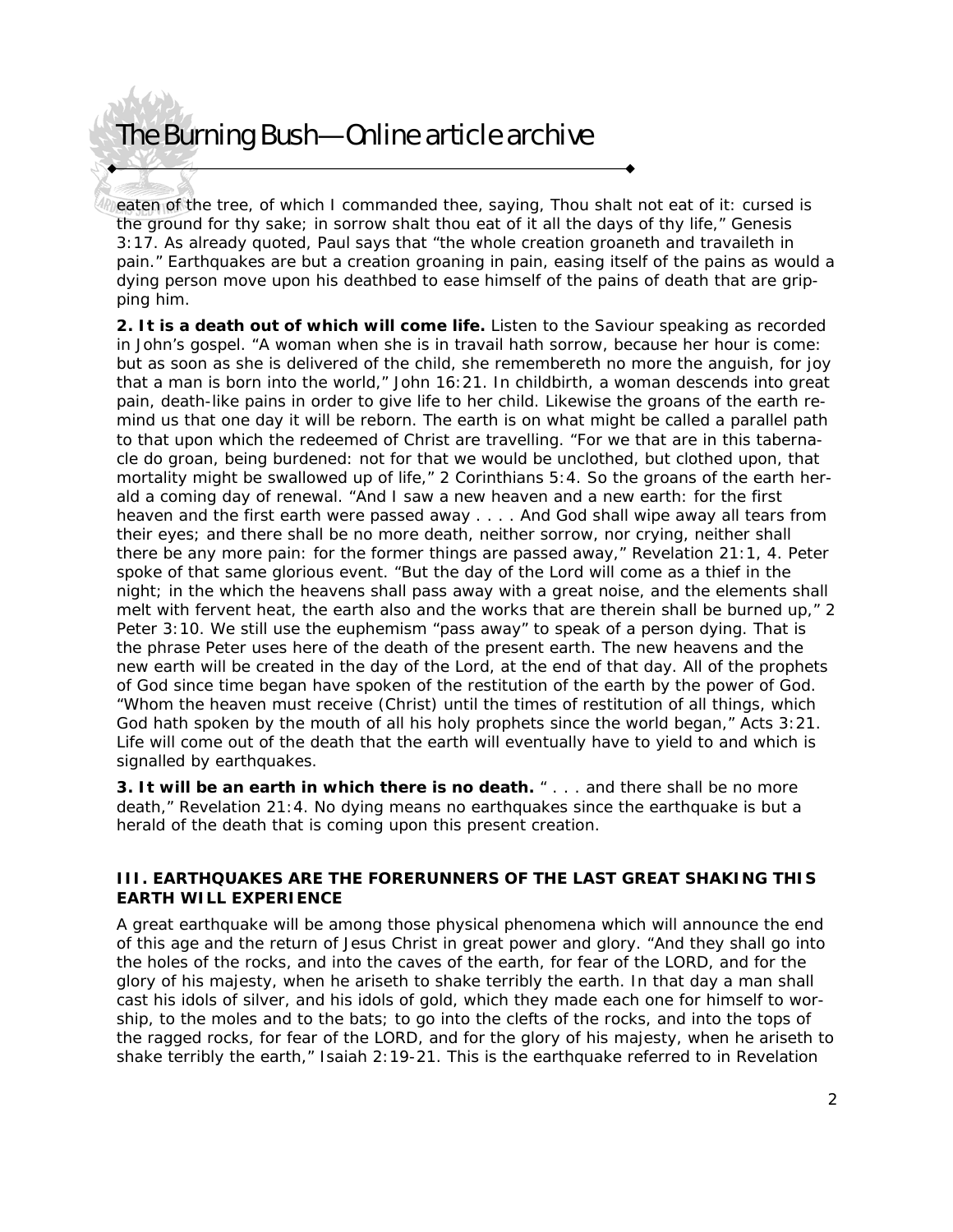6:12. "And I beheld when he had opened the sixth seal, and, lo, there was a great earthquake; and the sun became black as sackcloth of hair, and the moon became as blood." Christ spoke of earthquakes in Luke 21:25-28 and linked this with His return in glory. "And there shall be signs in the sun, and in the moon, and in the stars; and upon the earth distress of nations, with perplexity; the sea and the waves roaring (Will this not be the result of underwater earthquakes?); men's hearts failing them for fear, and for looking after those things which are coming on the earth: for the powers of heaven shall be shaken. And then shall they see the Son of man coming in a cloud with power and great glory. And when these things begin to come to pass, then look up, and lift up your heads; for your redemption draweth nigh." Earthquakes have always preceded God's great judgment.

**1. The judgment of the world in Noah's day.** "In the six hundredth year of Noah's life, in the second month, the seventeenth day of the month, the same day were all the fountains of the great deep broken up (cleft asunder), and the windows of heaven were opened," Genesis 7:11. This signalled the beginning of that universal flood which destroyed mankind in that day. It was a pattern of that which is to come. "Whereby the world that then was, being overflowed with water, perished: but the heavens and the earth, which are now, by the same word are kept in store, reserved unto fire against the day of judgment and perdition of ungodly men," 2 Peter 3:6-7.

**2. Judgment in the days of Amos.** Amos 1:1. The book opens with references to impending judgments on many nations. Those judgments were preceded by an earthquake of such proportions it was still part of the nation's memory some 300 years later. (See Amos 1:1 and Zechariah 14:5.)

**3. The death and resurrection of Christ.** Matthew 27:50-54; 28:2. He suffered the wrath of God's judgment for His people and earthquakes were among the signs that accompanied that dark and terrible event. It marked the beginning of new life. "I am he that liveth, and was dead; and, behold, I am alive for evermore, Amen; and have the keys of hell and of death, Revelation 1:18.

**4. At the fall of Jerusalem and the judgment of the Jewish nation.** Luke 21:10-11, 20-22.

**5. At Christ's return.** "Then shall the LORD go forth, and fight against those nations, as when he fought in the day of battle. And his feet shall stand in that day upon the mount of Olives, which is before Jerusalem on the east, and the mount of Olives shall cleave in the midst thereof toward the east and toward the west, and there shall be a very great valley; and half of the mountain shall remove toward the north, and half of it toward the south. And ye shall flee to the valley of the mountains; for the valley of the mountains shall reach unto Azal: yea, ye shall flee, like as ye fled from before the earthquake in the days of Uzziah king of Judah: and the LORD my God shall come, and all the saints with thee," Zechariah 14:3-5. The word "cleave" is the same as that translated "broken up" in Gen 7:11.

Let us learn some lessons from what we have discovered about earthquakes.

**1. How unexpectedly earthquakes take place!** Despite the increasing watchfulness of men and the means they have devised to detect earthquakes, mankind is still caught out by them.